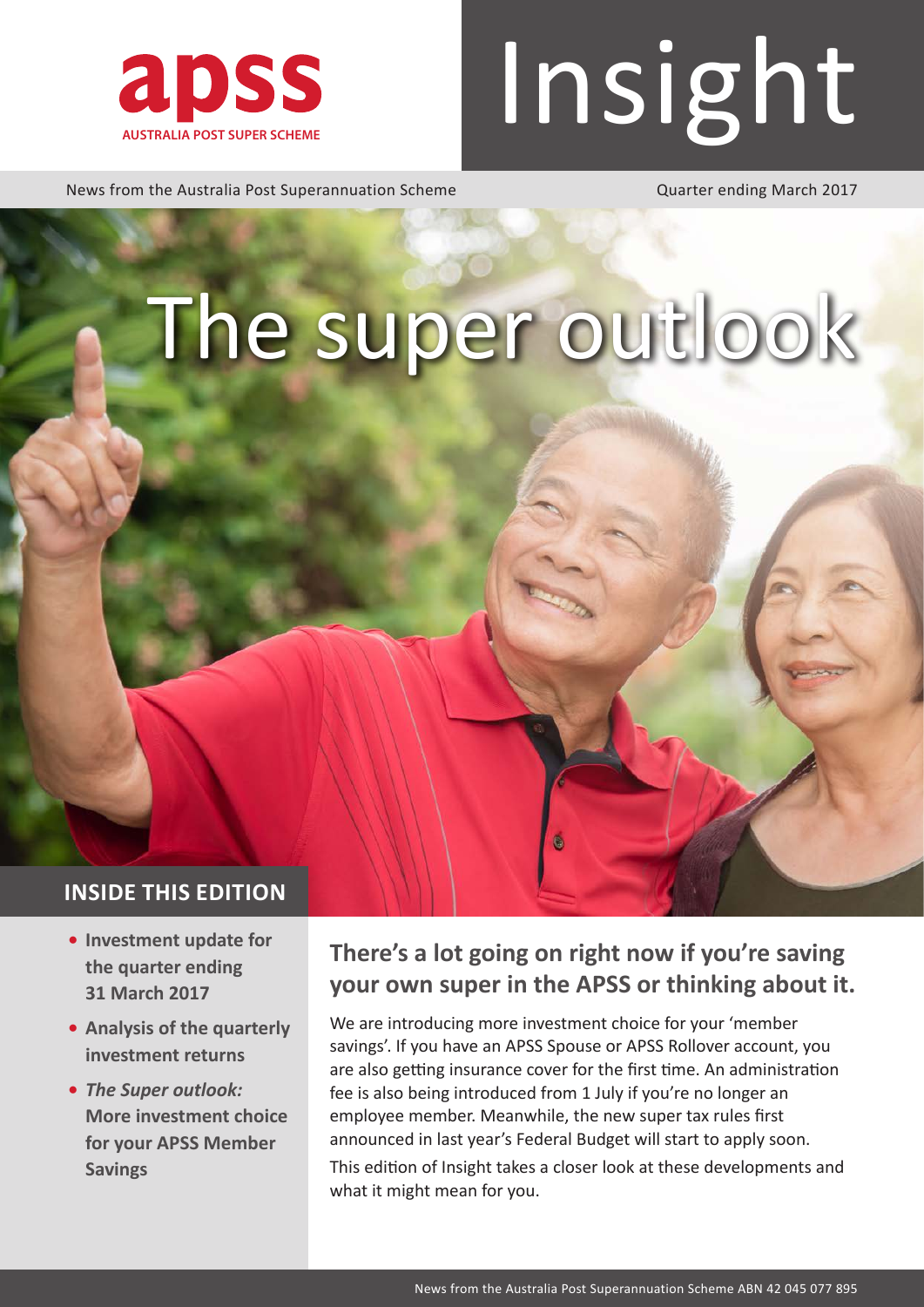## The super outlook

### **More investment choice for your APSS Member Savings**

**Choosing how you invest your APSS Member Savings is an important decision only you can make. We want to ensure that you have a good range of choices and are equipped to make the investment choice that's best for you. This is why we are introducing a new range of four investment options from 1 July 2017.**

*"What are member savings?"*



Member savings include any money members choose to voluntarily save in the APSS, or retain in the APSS when they leave employment or commence an APSS Pension. They also include investment returns credited to or debited from the money saved or retained. It doesn't include your defined benefit if you have one.

*"What will my new range of investment choices be?"*



The new options will be called Cash, Conservative, Balanced and High Growth. The current Cash Return option will continue, but will have a new name – simply 'Cash.' The current Market Return option becomes 'Balanced', but with a new objective. 'Conservative' and 'High Growth' are brand new choices.

*"Why are these new choices being introduced now?"*



Members have always had the ability to tailor their own unique investment strategy by combining their investment choices between the Market Return and Cash Return options. However, few members actually used investment choice in this way, and some might even be in an option not quite suited to their needs or age. By introducing a range of four simple choices, you should be able to more easily select one choice that's going to better align with your personal needs at a particular age, or stage in life, whether that's to grow your member savings, or just keep them safe. Of course, you still have the opportunity to combine your choices, but you will now be able to blend from four options instead of two.



**S**  $\begin{pmatrix} 0 & 0 \end{pmatrix}$  Conservative  $\begin{pmatrix} 0 & 0 \end{pmatrix}$  Balanced  $\begin{pmatrix} 0 & 0 \end{pmatrix}$  High Growth

Lower returns expected **Analyzis Equation Control of the Higher returns expected Higher returns expected**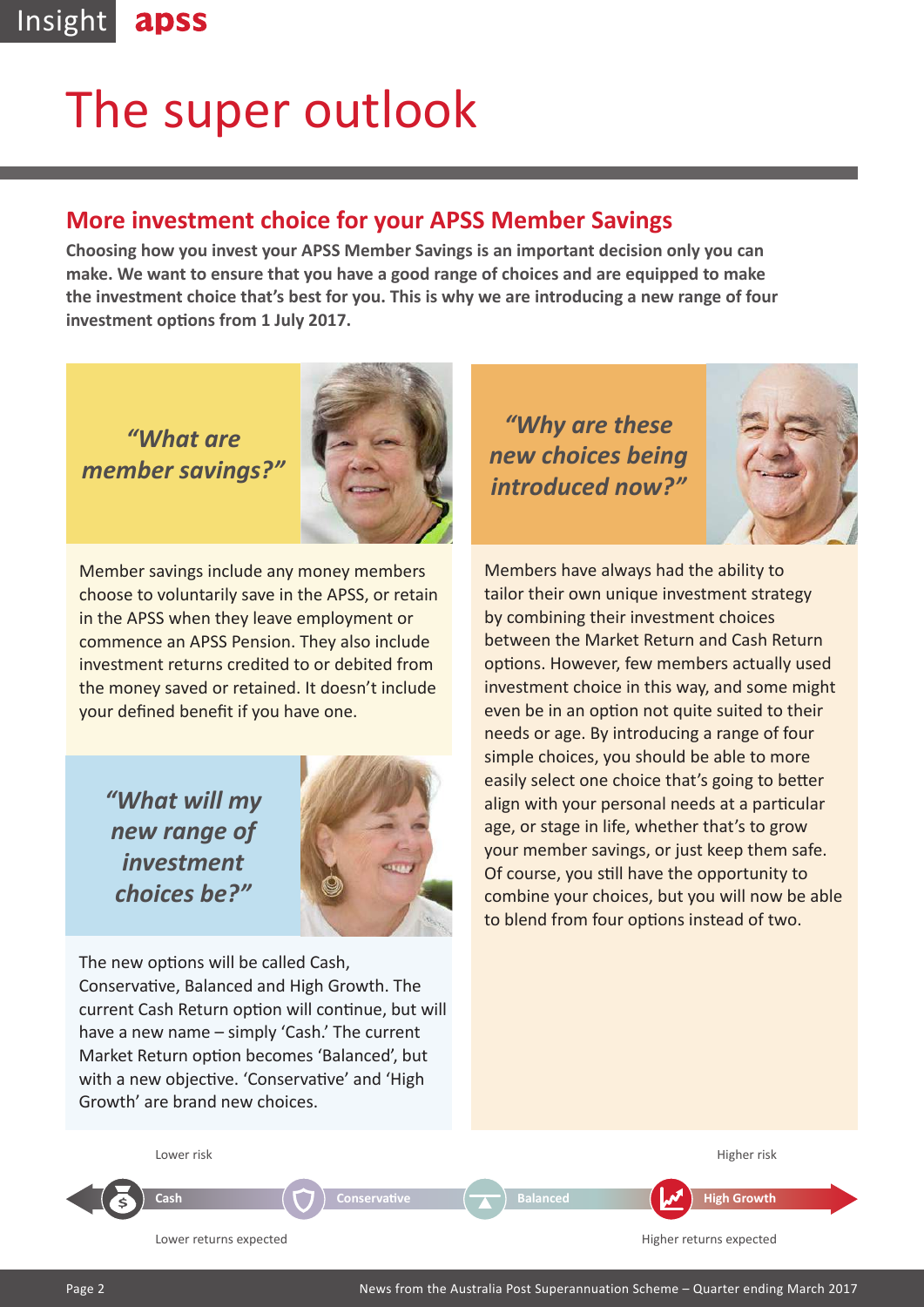## The super outlook (continued)

*"When will the new range of investment choice start and will I have to do anything?"*



The new range of investment choices come in on 1 July 2017. There's nothing you need to do for now, but it might be a good time to revisit your current investment choice to make sure it's still the best for you at this stage of your life.

Visit the APSS website to learn about the new choices and keep yourself up-to-date. If you need any help – it's only a phone call away.

*"Which investment option will my Pension income payments be drawn down from?"*



This is going to depend on how your current pension payments are being drawn; that is, either 'proportionally' or by 'priority'. There's no change from 1 July 2017 to existing payments that are currently made proportionally. There's also no change to existing priority payments, which will be drawn down from Cash first, then from Balanced, just as it works now from Cash Return, then Market Return.

However, if you make a new active investment choice from 1 July, you will need to select a 'strategy of your choice' to set the exact percentage to be drawn down as income from each investment option you choose.

## When can I choose?

You can start choosing from the new range of four investment options from Monday 3 July 2017. That's a couple of days after the new range of choices take effect because 1 July 2017 is a Saturday. You will have flexibility to make new or revised choices every fortnight, just like now. However, if you want to make your choice from the new range of options effective from the very first day possible (i.e. 12 July 2017), be sure to submit your choice before the end of 7 July by going to **apss.com.au** and using the login function to access your account.

## More information



*Your guide to investment choice* is a good place to start and re-read the letter sent to you in late April 2017. Refer to **www.apss.com.au/investmentchoice** for educational videos, updates and other useful information.

Attend a free seminar by registering at **apss-seminars.com.au** or add your name to the waiting list to help us evaluate if there is enough demand for a seminar closer to you.

As always, your Service Representatives are on hand to take your call on *Super*Phone **1300 360 373**, Monday to Friday from 9.00am – 5.30pm (Sydney time). **Cash**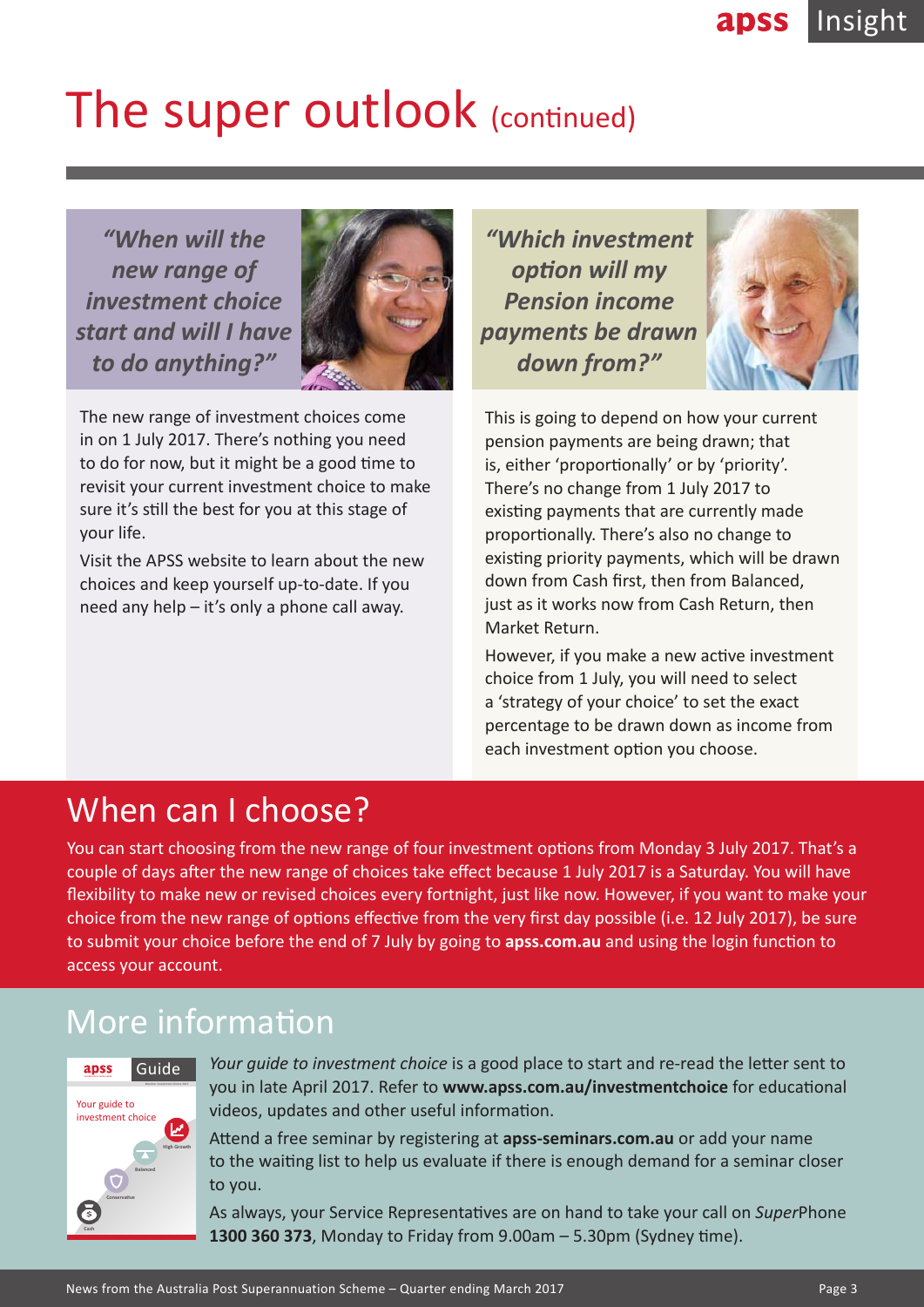#### Insight apss

## The super outlook (continued)

## **Insurance for Spouse and Rollover members**

*"Why am I getting new automatic insurance with my APSS Rollover?"*



From 26 June 2017, eligible Rollover and Spouse members will, for the first time, automatically receive an amount of insurance cover for death, TPD or terminal illness. Members have the flexibility to either apply for more cover, or cancel it by opting out – for example, if they don't wish to pay the weekly insurance premium, or already have enough insurance outside the APSS.

This cover is separate to the Death and TPD benefit you're entitled to if you have a defined benefit in the APSS.

There's more information in a fact sheet we've prepared called *Insurance cover for Spouse and Rollover members*, which has been mailed out to all members who are likely to be eligible for this insurance. You can now also download a copy at **apss.com.au** under the *'Publications & Forms/Fact sheets'* tab.

*"What's all this about a new administration fee?"*



A new fee is being introduced from 1 July 2017 to **non-employee** APSS accounts (i.e. APSS Spouse, Rollover and Pension accounts). **This fee does not affect you if you are a current employee member, even if you do have a Rollover or Pension account.** It would only affect you if you decide to retain your member savings in the APSS when you leave employment with Post or an associated employer.

**Non-employee administration fee**

The fee will bring the APSS in line with industry standards to recover the cost of administering the accounts of non-employee members. This new administration fee will be in two parts: a weekly fixed fee of \$1.50 per account, plus an annual variable fee of 0.12% p.a. of each account balance. However, because the Trustee can currently claim a tax deduction for administration costs, the new fee amount will also be reduced by 15%.

Based on industry research, the Trustee believes the new fee is in line with other super funds, which charge similar or, in many cases, higher fees. The fee has been set in line with the actual cost of administering accounts so there is no profit component. The money generated by the fee goes straight to paying APSS administration expenses.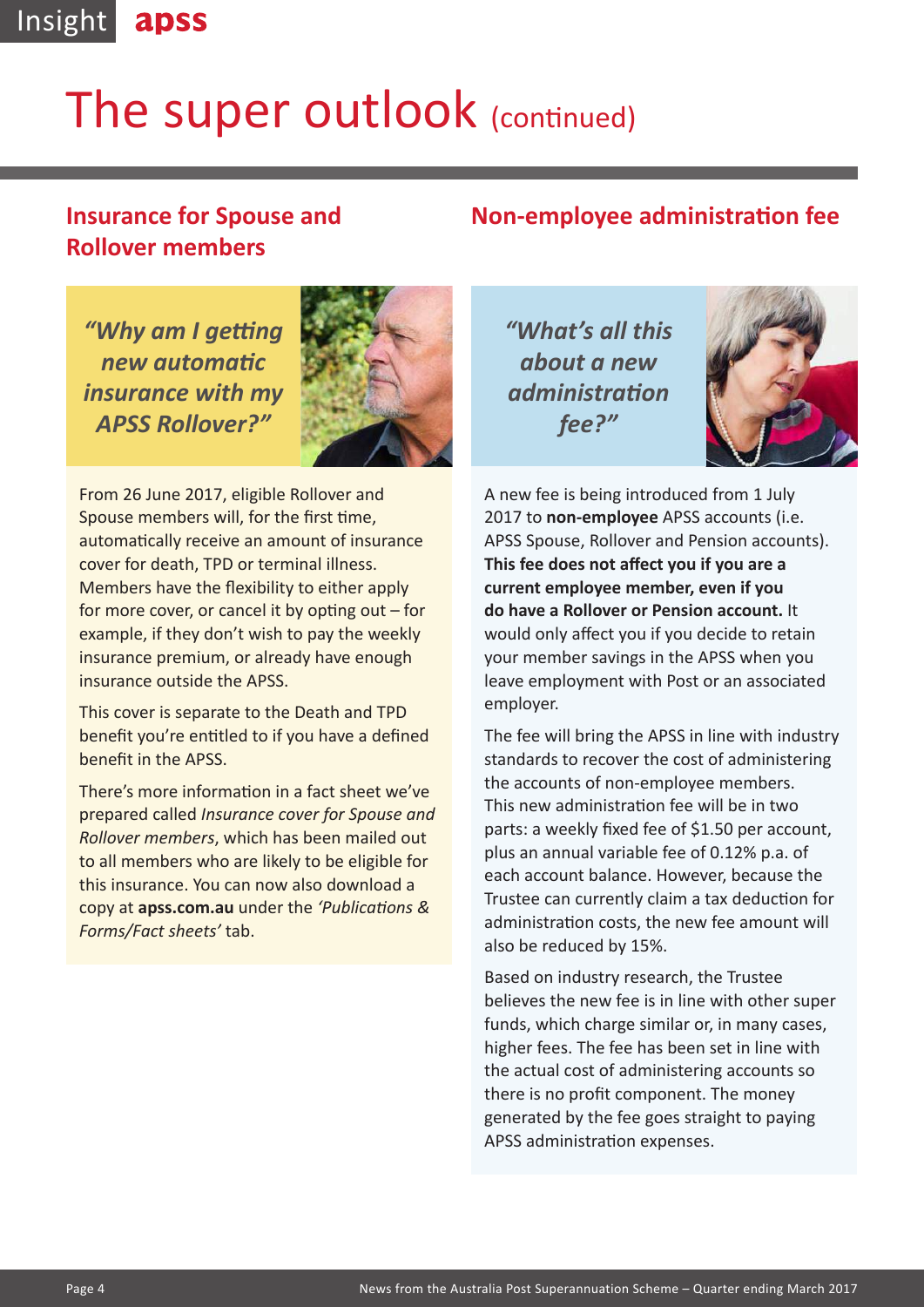## The super outlook (continued)

## **New super tax rules start on 1 July 2017**

*"What should I be doing about the new super tax rules coming in on 1 July?"*



In previous issues of Insight, we have reported on the government's new super tax rules, announced in the May 2016 Federal Budget, passed into law last November, and generally starting from 1 July 2017. There's more information in a fact sheet we've prepared called *Super tax changes in 2017*, which can be downloaded at **apss.com.au** under the '*Publications & Forms/Fact sheets'* tab.

The changes mostly impact higher-income earners, those with super balances over \$1.6 million, and members transitioning to retirement. For example, members transitioning to retirement with an APSS Pension will likely be impacted from 1 July 2017 when up to 15% tax will start to apply to their investment earnings.

Transitioning to retirement may therefore not be suitable for everyone, but that doesn't mean it should no longer be considered at all. It depends on how old you are, what marginal tax rate you're on, and other personal circumstances. You may still be entitled to continue to receive tax-free investment income on your pension if you've satisfied a condition of release (go to **www.ato.gov.au** and do a search for *'conditions of release'*). Personalised financial advice (see box to the right) might help you decide what's best for you.

## Need advice?

Are you uncertain about choosing an investment option or working out if you have enough insurance, or what the government's latest super laws mean for you? Perhaps you just want someone to confirm you're on the right track. If so, you should seek further advice that's relevant for you.

All APSS members can access free general advice by contacting the APSS *Super*Phone service on **1300 360 373**. Our service representatives are not licensed to provide personalised advice.

If you would like additional or personalised financial advice, you are free to choose any financial planner of your choice. The APSS Trustee has a relationship with State Super Financial Services Australia Limited, trading as 'StatePlus' (StatePlus), who are a licensed financial planning group.

General advice is available over the phone or a face to face appointment with a StatePlus financial planner at a location convenient to you. These services are particularly valuable for those considering retirement, resignation or redundancy. This initial consultation is provided without cost or obligation by StatePlus. To access these services, call **1800 620 305**.

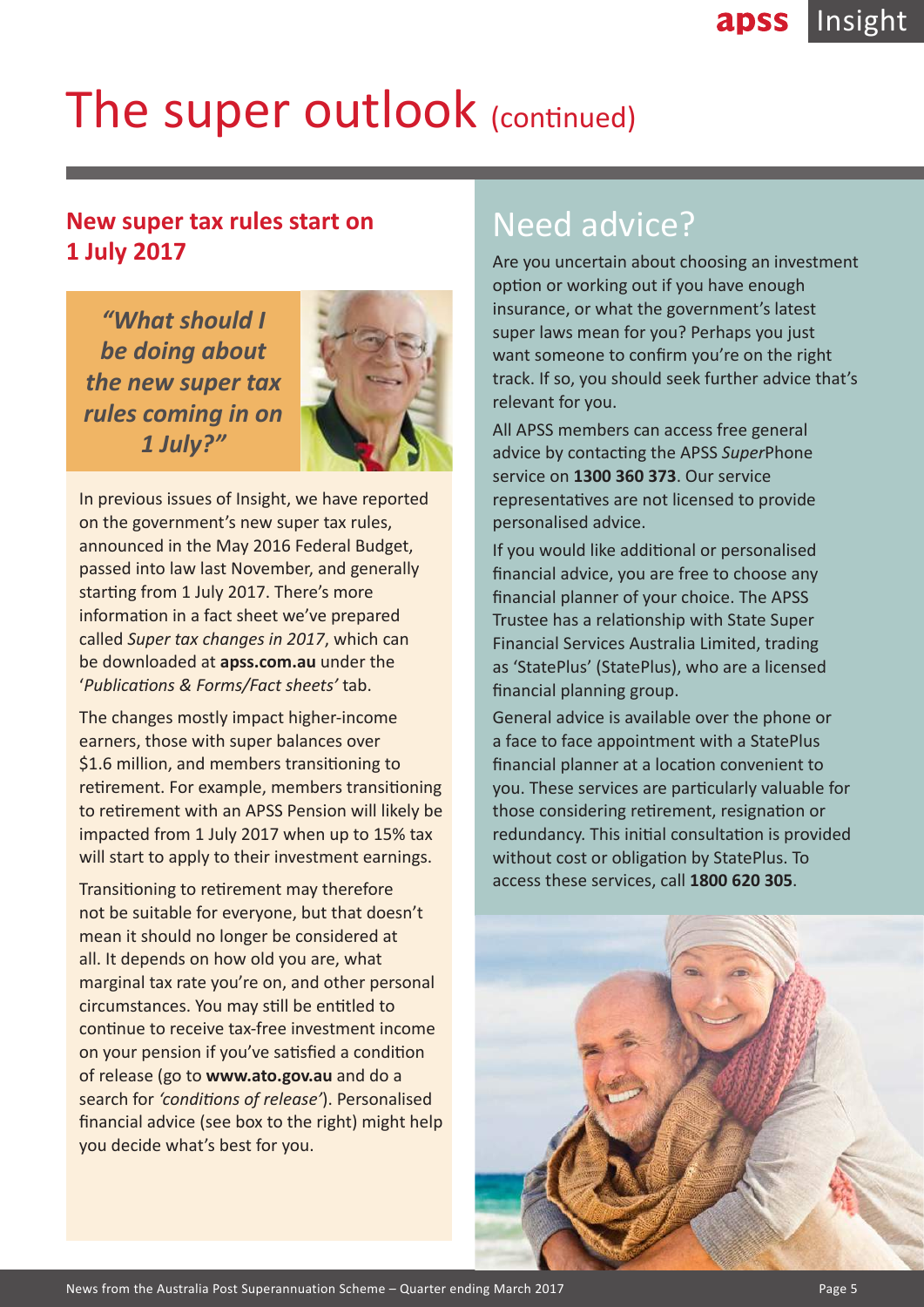#### Insight apss

## The Market Return Portfolio

**The crediting rates for Market Return Member Savings are determined by the investment returns of the Market Return Portfolio. The APSS Market Return Portfolio invests in a broad range of shares, real estate and bonds comprising both listed (public) and unlisted (private) global assets. The Market Return option has a higher relative risk and volatility than the Cash Return investment option with an expectation of higher returns over the long term. The APSS adopts strategies aimed at reducing the impact of volatility on its portfolio.**



## **Market Return Member Savings Crediting Rates to 31 March 2017**

|                                                        | 3 mths | $12 \text{ mths}$ | 3 yrs<br>(p.a.) | 5 yrs<br>(p.a.) |
|--------------------------------------------------------|--------|-------------------|-----------------|-----------------|
| Employee and<br><b>Spouse Member</b><br><b>Savings</b> | 1.76%  | 6.90%             | 8.15%           | 8.27%           |
| <b>APSS Rollover</b>                                   | 1.76%  | 6.90%             | 8.15%           | 8.27%           |
| <b>APSS Pension</b>                                    | 2.01%  | 7.49%             | 9.24%           | 9.27%           |

The compound crediting rates shown above are after investment costs and tax (where applicable). Pension members do not incur tax on investment earnings of their APSS Pension Accounts (although this will change for those transitioning to retirement from 1 July 2017 when up to 15% tax will start to apply, as explained on page 5).

## **Behind the numbers**

**Example of the Control of the Control of the Control of the Australia Point (Control of the Australia Point Control of the Australia Point Control of the Australia Point Control of the Australia Point Control of the Austr** The Market Return Crediting Rate was close to 1.8% over the March quarter, bringing it to 5.7% over the 2016-17 financial year to date, and 6.9% for the 12 months to 31 March 2017. The crediting rates for APSS Pension Accounts are slightly higher because the investment earnings of these accounts are tax-free (although, from 1 July, Pension account holders with a Transition to Retirement pension account are liable to pay 15% tax on their investment earnings).

With just a few exceptions, share markets around the world continued their upward climb in the March quarter, encouraged by positive economic news in each of the major economic regions of North America, Europe and the Asia-Pacific. While the media headlines continued to highlight international political tensions, investors seemed more inclined to focus on expansionary economic policies in the U.S. and China, falling

## **Actual asset allocation for the quarter ending 31 March 2017**



Private Market Assets include private equity, property, infrastructure and private debt. Remember, the Trustee is progressively scaling down the Private Markets Assets in the Market Return Portfolio towards the target allocation.

#### **Important reminder:** Past investment returns are not necessarily indicative of future investment returns.

unemployment in Europe and a recovery in energy prices. The U.S. Federal Reserve joined in by lifting its interest rate target in March, declaring in effect that the U.S. economy was ready for the gradual withdrawal of extreme monetary stimulus. Australia's share market rose in the March quarter, alongside overseas markets. Meanwhile, the Australian dollar appreciated by more than 5% against the US dollar, reflecting stronger iron ore prices.

The global share market rally delivered a 6% gain on the APSS's public market share portfolio, the biggest factor behind the quarter's crediting rate. On the negative side, the APSS's private market investments, which are mostly in overseas markets, gave up 2% in value on the strength of the Australian dollar. The bond and cash investments in the Market Return Portfolio made a small but positive contribution to the crediting rate.